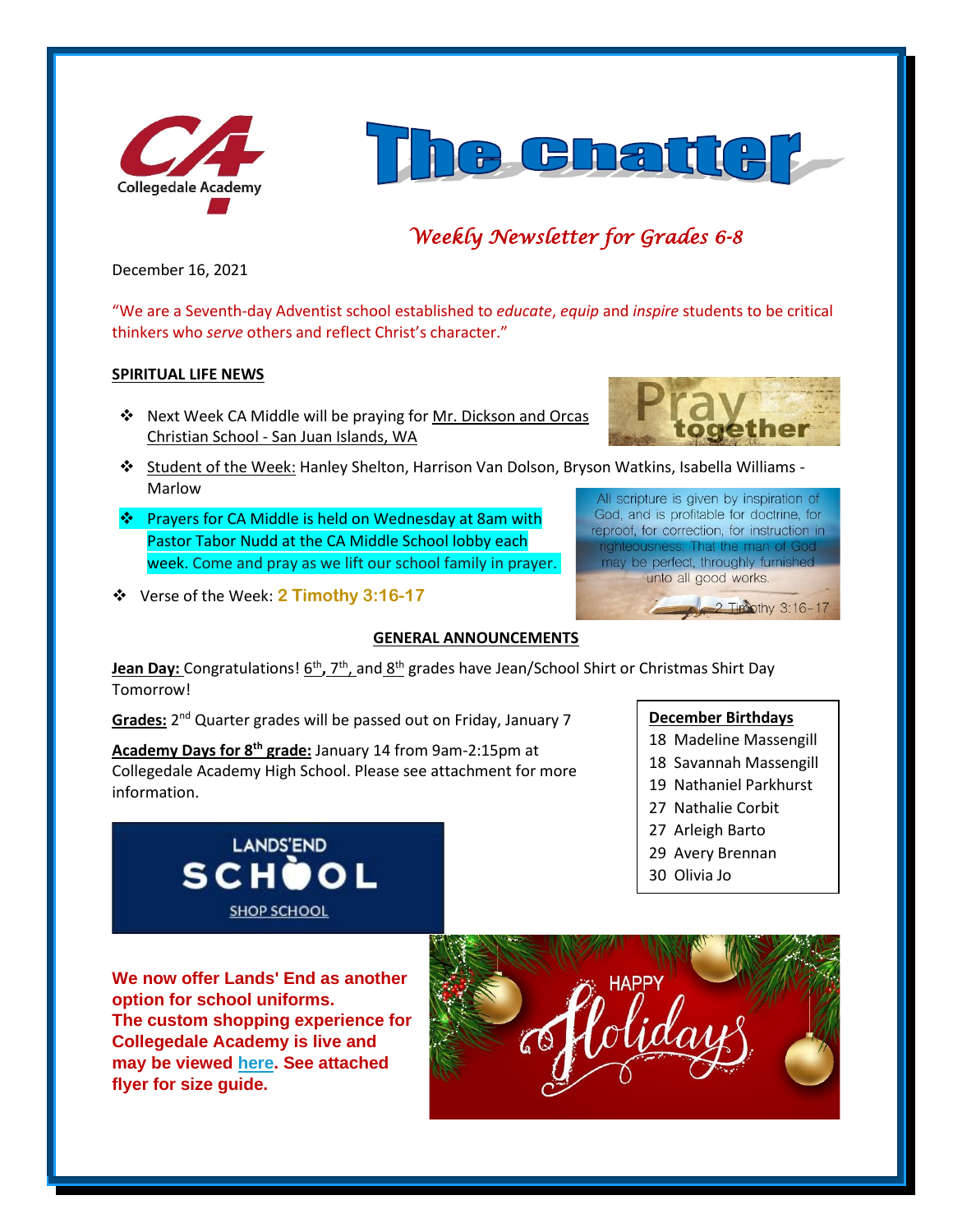#### **PRINCIPAL'S LUNCH**

#### Wednesday, January 12–

Jackson Iwanczyk, Jacob Muirhead, Jacob Ortiz, Jacquelyn Clifford, Jason Gonzalez, John Portillo, Brandon Shreve, Daniel Cooper, Andrew Yang, Julie Yang



*Cheese Pizza will be provided along with other snacks. Please let us know two days ahead if your child has any allergies!*

# **HOT LUNCHES – Schedule A**

Please remember that your child's lunch/drink accounts should be paid prior to them ordering a lunch. Please give cash/check to Mrs. Reed at the front desk. Checks should be made out to 'Collegedale Academy' (spelled out please). You may pay in an individual bases or pay a set amount ahead of time. Remaining balance on your account at the end of the year will be refunded to you**. If your child will be late getting to school and needs a lunch, please call the front office to order one before 8:15am. Thank you!** 

Meal Schedule Week A: Monday – Hotdog & Fruit Tuesday – Bean Burritos  $&$  Fruit Wednesday – Pizza ▪ Thursday – Spaghetti w/Broccoli Friday – Hoagie w/cheese & Fruit



Meal Schedule Week B: Monday – Mac n Cheese / Nuggets Tuesday – Bean Burritos & Fruit Wednesday – Pizza Thursday – Fettuccine w/Broccoli Friday – Griller w/cheese & Fruit

Drink options: water bottle, 2% Milk, Orange Juice, Lemonade – every day, plus Chocolate Milk – Friday. Kim Lighthall is our Lunch Coordinator. You may email her at [klighthall@collegedaleacademy.com](mailto:klighthall@collegedaleacademy.com) for any lunch account information.

**Keep in mind that there is NO HOT LUNCH available when we have a 2-hour delay. Please have your child bring their own lunch. Thank you!**

# **ATHLETICS**

**Sports** – Coach Jeff Morris – [jmorris@collegedaleacademy.com](mailto:jmorris@collegedaleacademy.com)

[Basketball Girls' Team](https://www.collegedaleacademy.com/wp-content/uploads/2021/11/Basketball-Teams-Girls-1.pdf)

[Basketball Boys' Team](https://www.collegedaleacademy.com/wp-content/uploads/2021/11/Basketball-Teams-Boys.pdf) [Basketball Game Schedule](https://www.collegedaleacademy.com/wp-content/uploads/2021/11/2021-2022-Boys-and-Girls-Basketball-Schedule.pdf)

# **MUSIC**

**Caroliers and Handbells –** Holly Greer – [hgreer@collegedaleacademy.com](mailto:hgreer@collegedaleacademy.com) **Orchestra –** Tami King – [tking@collegedaleacademy.com](mailto:tking@collegedaleacademy.com)

**Band –** Greg Lindquist - [glindquist@collegedaleacademy.com](mailto:glindquist@collegedaleacademy.com)

# **HOME & SCHOOL**

There will be valuable information and updates on the page throughout the year! **CA Car Magnets and Stickers** are available for purchase at the front office. Magnets: \$5.00; Stickers: \$2.00 (cash or check please)

**Support Collegedale Academy when you shop at Amazon!** Select Collegedale Academy as your Charitable Organization and earn cash for our school.